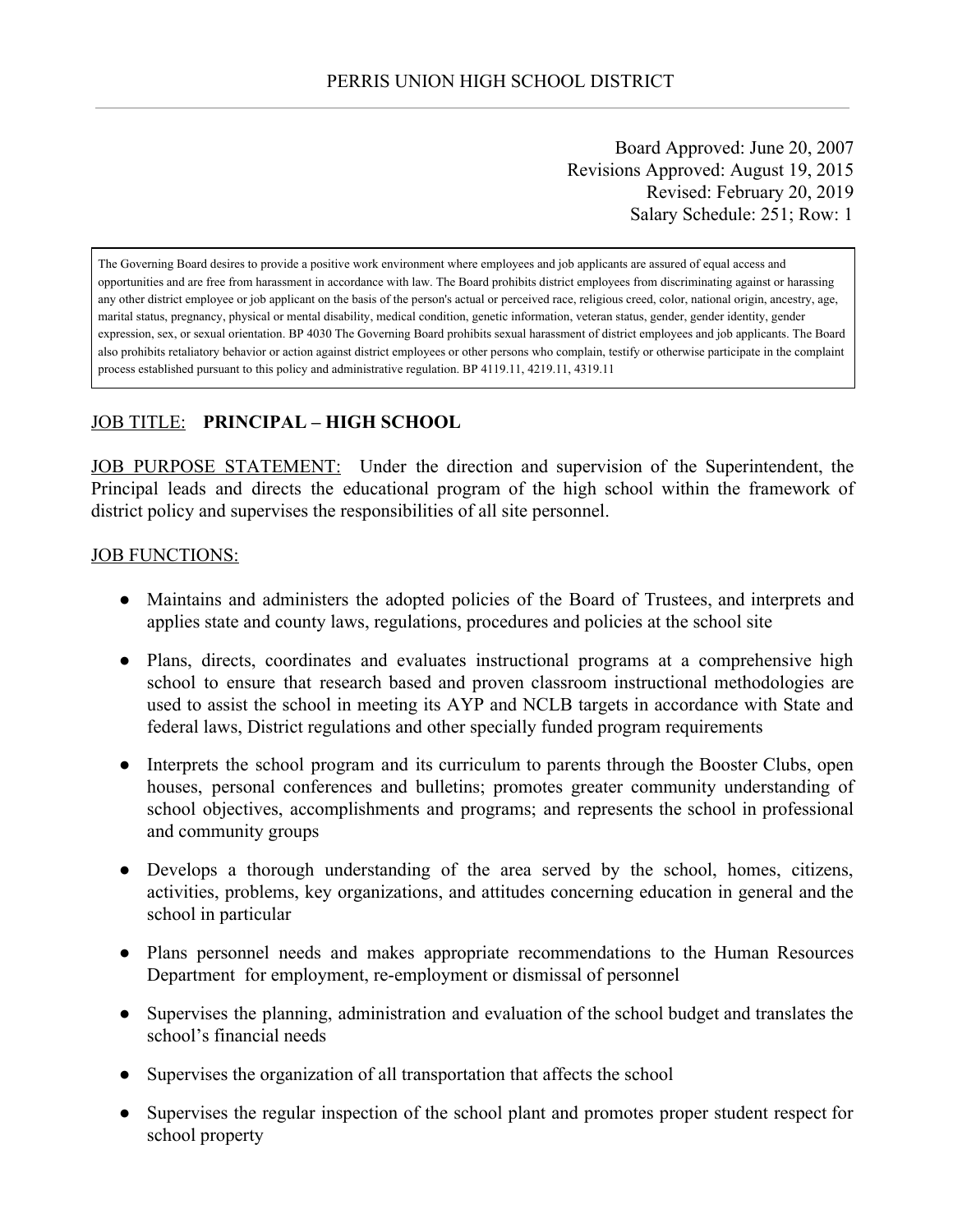# JOB TITLE: **PRINCIPAL – HIGH SCHOOL** Page 2 of 4

### JOB FUNCTIONS – continued

- Directs the educational activities of the school, giving direction to the instructional programs and education methods
- Responds to the needs of students by involving them in committees, involving the staff and students in developing programs centered on student needs, hearing student concern, and including students in the evaluation of school programs
- Works with district personnel, co-administrators, teachers, students and laymen in evaluating and improving the curriculum and the educational program of the school
- Directs assigned programs for exceptional children, recommends the initiation of new programs for exceptional children, and organizes the coordination of these programs with the existing regular school program
- Directs activities necessary to support a strong, educationally sound program of student counseling which includes vocational, personal and school counseling
- Directs activities necessary to support a strong, educationally sound program for student discipline
- Assumes the responsibility for the detailed organization and efficient administration of all school activities which includes student clubs, student government, athletic programs, and school dances
- Directs, and assists the assigned staff in carrying out an effective instructional program through conferences, meetings, bulletins, in-service workshops and demonstrations, experimentation, interpretation of guides, and classroom visits
- Acts as a staff leader to stimulate and encourage personal growth and professional development through the use of counseling, participation in study and conferences and committees
- Conducts regular staff meetings to communicate policies, to solve common problems, and to appraise the total educational program
- Directs the on-site evaluation procedure for all certificated and classified employees according to district policy
- Prepares a detailed and functional school site handbook
- Provides for all emergencies in case of accident, fire, etc.
- Maintains a positive working relationship with staff, students, and parents
- Establishes and maintains participatory and positive team management approaches for problem solving and improvement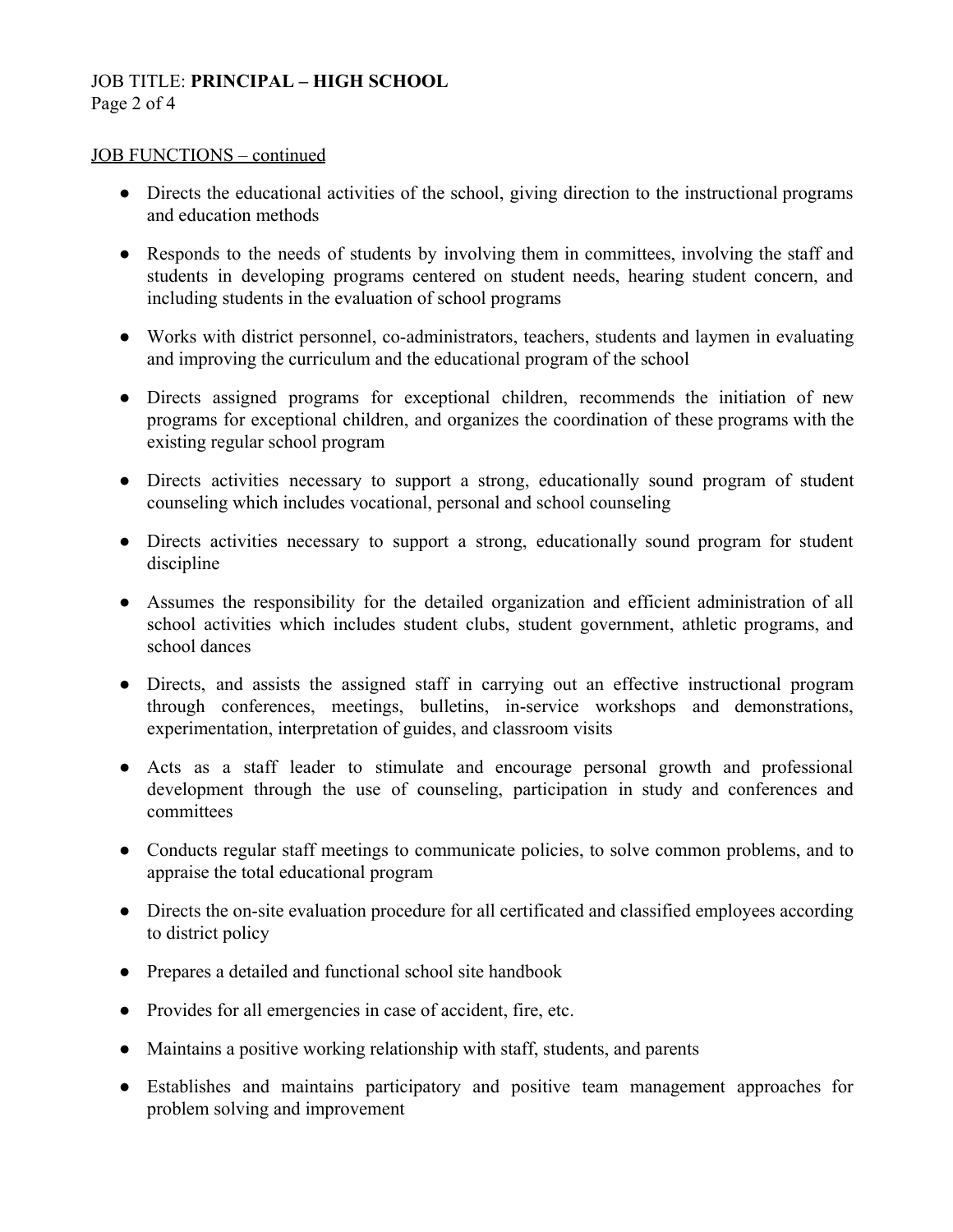# JOB TITLE: **PRINCIPAL – HIGH SCHOOL**

Page 3 of 4

- Establishes and maintains effective working relationships with staff, students, parents, and community members.
- Performs other duties as assigned.

# PERSONAL AND PROFESSIONAL QUALITIES:

- A basic and clear understanding of the human dynamics of school administration, a good sense of humor, a deep respect for all human beings, and a balance of perspective of life and job as they relate to one another
- Excellent health, vigor, stamina, and stability
- Skill in human relations
- Patience, wisdom, firmness as well as flexibility and adaptability
- Integrity
- Accountability
- Strong professional and personal principles
- Ability to listen, observe and to absorb the concerns of the Board, staff, and community and to act upon needs
- Ability to formulate goals, coordinate and direct advisory groups at all levels, and communicate goals to the Board of Trustees, staff, and community
- Maintains and continually renews a deep understanding of the purposes of public education in a changing society with a keen insight into the special needs of all subgroups within the community
- Management ability in the areas of planning, organizing, controlling, communicating, and leading

# PHYSICAL ABILITIES:

- Visual ability to read handwritten or typed documents, and the display screen of various office equipment and machines
- Able to communicate and obtain information in English
- Able to sit (for sustained period of time), stand, stoop, kneel, bend, lift (25 pounds), carry (25 pounds), and walk
- Able to climb slopes, stairs, steps, ramps and ladders
- Able to operate office machines and equipment in a safe and effective manner